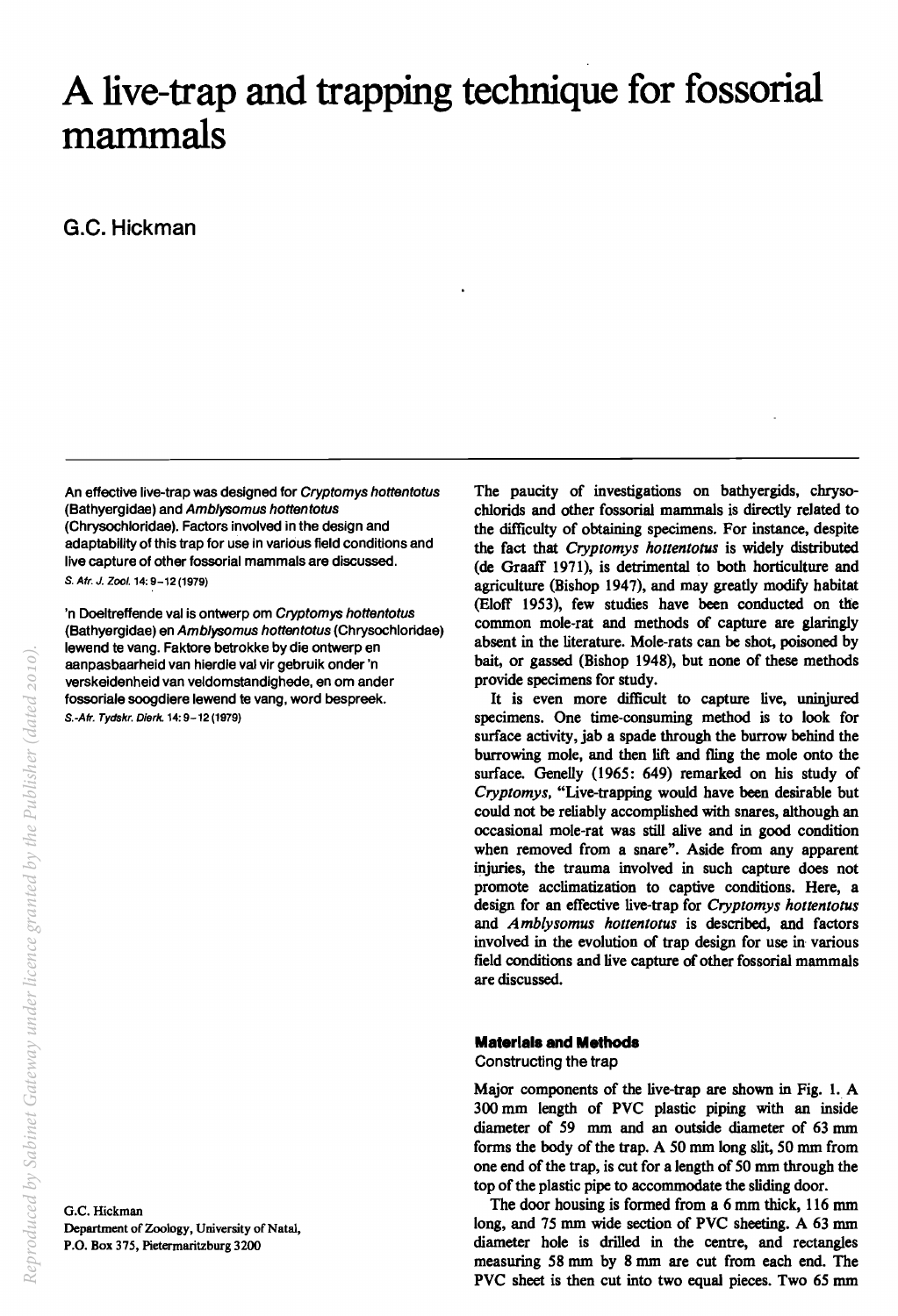



Fig. 1 Top, front, and side views of a trap in set position. d, door; e, eyescrew; h, door housing; I. lock; p, door post; t, tube; w, trigger-wire.

and 17 mm wide door posts are then cut from 1,5 mm thick PVC sheeting, positioned, and glued on either side of the door with PVC adhesive (such as Penta Dura Cement). The portion of door post extending into the semicircular region of the door housing may be removed by emery wheel. The slit in the door housing may now be aligned and glued into position over the slit in the plastic pipe.

The door is fashioned from 93 mm long, 40 mm wide, and 0,7 mm thick brass sheeting. Both corners of one end are rounded to conform to the inner circumference of the pipe. An angled slit is made at one of the two comers. A wire bent into rectangular shape is positioned through a hole drilled in the right door post and housing. When the door slides shut, this locking loop of wire falls over the comer of the door and prevents reopening by sliding into the slit at the top of the door. *Reproduced by Sabinet Gateway under licence granted by the Publisher (dated 2010).*

A hole is drilled through the back of the door housing unit and the door to accommodate an L-shaped wire (bent bicycle spoke) measuring 185 mm along the top of the trap, and a 60 mm portion which extends down into the interior of the trap (through a 5 mm diameter hole drilled 60 mm

from the rear of the trap). Two eyescrews dorsally positioned at 10 and 20 cm intervals from the front of the trap support, and allow sliding of, the trigger-wire (bent aluminium brazing rod obviates the need for eyescrews). Pushing the trigger-wire backwards causes the trigger-wire to slip out of the hole in the door, allows the door to slide shut, and the lock to fall over the door into a locked position.

A 24 cm section of 50 mm piping cut lengthways forms a semicircular canopy over the trigger-wire. A thick rubber band holds the canopy fIrmly in position, yet allows the sliding of the canopy backwards and permits the triggerwire to be positioned.

A hinged door at the back of the trap involved more expense, but was more serviceable than a piece of plastic taped into position. Many materials may be obtained from industries as scrap, or inexpensive materials such as galvanized iron may be substituted for brass.

## Locating the tunnel

Traps should be placed at or near fresh mounds to ensure that there is an animal in the burrow system, and to lessen the likelihood of the tunnel being plugged. Probes, described by Crouch (1942) and Storer (1953) for locating pocket gopher tunnels, may be used to find tunnels leading into the mound.

Two traps are normally required for setting in each direction of the intersected burrow. Since the traps are 30 cm long and cannot be set within the burrow itself, excavation of a long trench for trap placement may be troublesome in areas where extensive digging is required. In most cases, the number of trap sets may be doubled and the work of setting traps halved by placing only one trap instead of the usual two traps per setting by noting the position of the surface mounds. Fresh mounds often radiate in linear fashion from a clump of older mounds where the established portion of the burrow system (including the nest) is located. Choose a fresh mound which appears the furthest away from the old clump of mounds and locate the main runway, and place a single trap with the front of the trap facing the old clump of mounds. This situation is often found along roadsides where the freshest mounds are usually closest to the road. Trapping in the middle of mound clusters may warrant the use of two traps; otherwise, if the runway is not located immediately and if time permits, wait a few days until a more favourable mound pattern develops.

#### Setting the trap

Once the tunnel to a fresh mound is located, excavation of the trap site should be accomplished as soon as possible since the fIrst response of mole-rats to any disturbance is to investigate, and if any opening is present, to plug the burrow back away from the disturbance. However, it must be emphasized that proper placement of trap is as vital to success as proper and precise construction of the trap.

The lateral tunnel to the mound is excavated to a level portion of the main tunnelway, which usually occurs in the first  $12 \text{ cm}$  or so of digging. The trap may then be put in a level position snug against the burrow opening and in the same linear axis of the portion of tunnelway which was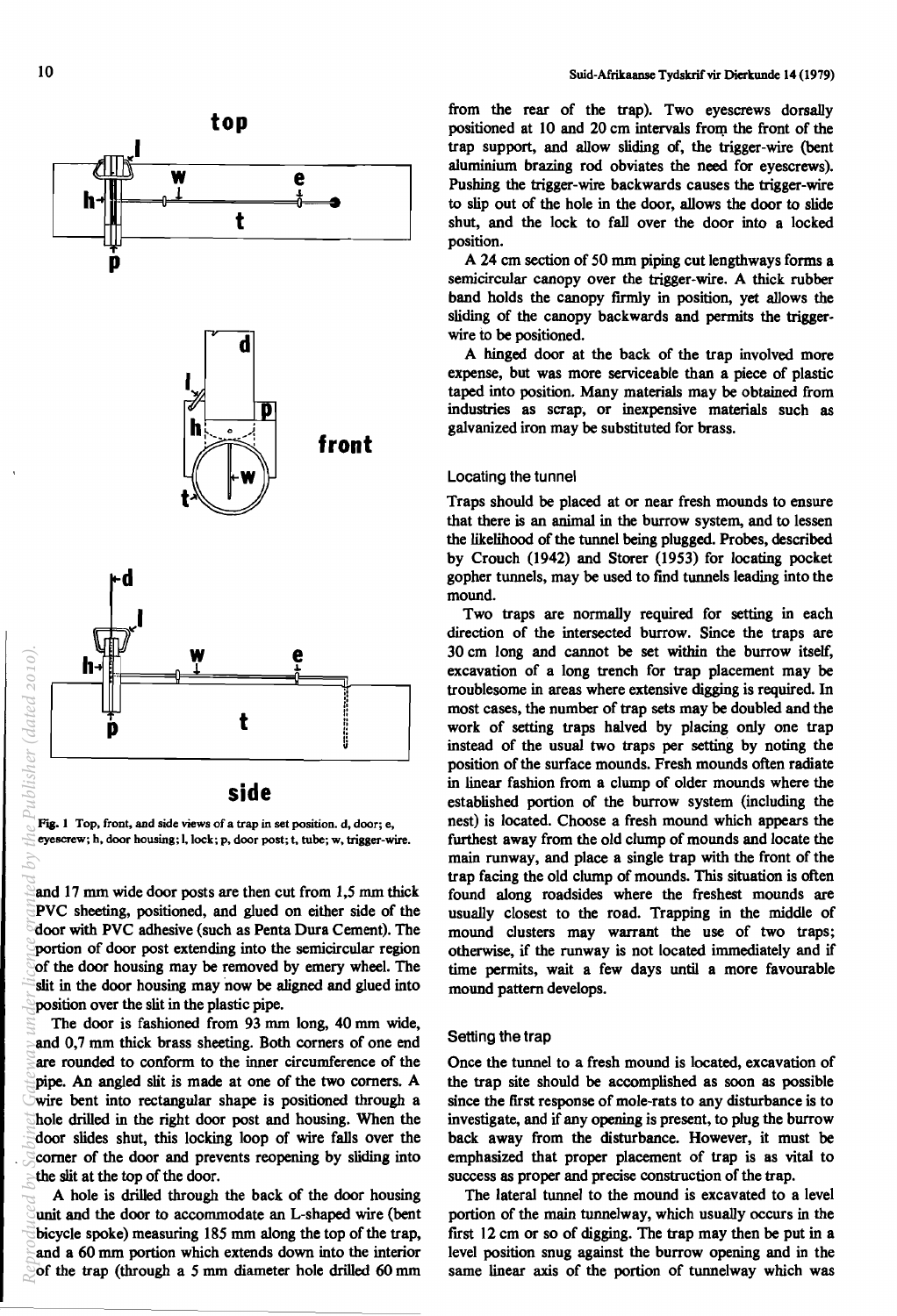excavated to position the trap. The trap is removed, and also the dirt in the tunnelway loosened by the positioning of the trap. Loose dirt is spread along the floor of the trap, and again the trap is set into position. Dirt may then be packed around the trap-burrow juncture. To set the trigger, the door is raised, the canopy slipped back, the trigger-wire inserted through the door, and the lock is propped into ready position against the edge of the door. The canopy is repositioned forward, and the trap buried (except for the upraised door which is covered by a plastic flower pot 11 cm in diameter which obstructs light, draughts, noise and other disturbances).

Many fossorial traps including the present type do not require bait, operating on the principle that the animal will attempt to plug all openings to the surface in the burrow system with earth. However, bait may increase captures, and in the case of live trapping, prevent animals from dying of starvation (Howard 1951). Further study is needed to determine whether baiting increases trapping success, and what types of bait are most effective.

#### When to trap

Trapping after a rainfall is convenient because fresh mounds are easier to locate, the soil is easier to dig, placing and insulating the traps is easier than in hard soil, and animals appear to be more active in mound-building (perhaps because of repairing damage to tunnels or because the soil is easier to excavate). Trapping can, however, be very successful in dry soils as well.

Minimally, traps should be checked in the morning and evening. It is good procedure to recheck all traps which have been positioned before leaving. In the case of colonial animals such as *Cryptomys,* it is advisable to reset traps after a capture since most trapping time is spent in finding areas suitable for trapping and exposing runways.

#### **Results**

Of 100 traps set, 39 were inactive for various reasons: ants aggregated in great numbers in some traps; monkeys *Cercopithicus aethiops,* dogs, and trucks prematurely triggered some traps; the absence of mounds or plugging response from some systems after several days of trapping suggested that all the occupants of some burrow systems had been trapped; and heavy rain sometimes necessitated picking up traps prematurely (not because of possible damage to the traps, but because captive animals tended to become wet and more likely to die). Of 61 active sets, 46 captures (three golden moles *Amblysomus hottentotus* and *43 Cryptomys hottentotus)* and 15 misses were recorded for 75% trapping success. For both active and inactive sets, success ranged from five captures for seven traps, to no capture for six traps (during heavy rain). There were no injuries and the only mortality occurred when a trapped individual drowned in a trap during an overnight rain.

#### **Discussion**

Numerous trap types have been employed for capturing fossorial mammals (see reviews by Godfrey & Crowcroft 1960, Hickman 1969, Mellanby 1971, Bateman 1973, Twigg 1975). Pitfall traps, in use since prehistoric times,

have been used. Many snare type traps are now produced commercially with springs and metal loops replacing bent saplings and vines. Modifications of deadfall type traps use spring mechanisms which force spikes through the roof of surface runs (typical of insectivores) to impale the victim; other variations allow a door to drop behind the animal (Rudge 1963). Clutch-action traps such as iron foot traps can capture moles (Bishop 1948). Kennerly (1964) blunted the pointed steel jaws of the reliable Victor Macabee deathtrap with adhesive tape for use in live trapping. The direct method of flipping the animals out of the burrow with a spade (Bishop 1948, Hill *et al.* 1957) requires a considerable amount of time and patience. Unmodified surface treadlebox Longworth traps were used by Weir (1971) for trapping tuco-tucos *Ctenomys taiarum* from burrows. Trap designs for fossorial mammals are quite varied, but new designs appear regularly (see review of geomyid traps by Hickman 1969).

Even when traps prove equally effective, there are several features making some fossorial live-traps more desirable than others. What constitutes a desirable feature in the design and construction of a trap varies, of course, with different investigators: funds available for trap construction, type habitat and weather conditions, and biological, anatomical and behavioural pecularities of the species sought. The perfect fossorial trap may be paradoxical: development of one desirable feature such as low cost may inhibit development of another desirable feature such as durability. The best that can be achieved is a compromise coming the closest to fitting the needs imposed by existing circumstances.

Desirable mechanical features of trap design revolve around the primary principles such as simplicity, availability and low cost of materials, ease of construction, durability, ease of setting, and prevention of injuries to captives or other animals (such as dogs or children) which may come into contact with traps. Critical biological factors influencing trap design are temperature and humidity inside the trap, thigmotaxis, auditory clues, orientation, olfaction, and sight. The influence each of these mechanical and biological variables has on successful trapping of fossorial mammals is largely unknown. The effect each variable has on other variables, under different habitats and weather conditions, and when applied to different orders, families, genera, or even species, is an open field for investigation (see similar studies on surface traps by Cockrum 1947, Smith *et al.* 1971, and others). Comparative studies of trap effectiveness would be aided by the fact that fossorial mammals are widely distributed, and occur commonly throughout the world (Ellerman 1956). Perhaps only minor differences in trap design, such as size, would be required to adapt a trap design to broad use, because anatomical differences between a wide diversity of taxonomic groups are diminished by fossorial adaptations (Shimer 1903).

Encouragement is given to scrutinize the literature beyond taxonomic boundaries for solutions to the special problems presented by fossorial mammals, and to promote not only studies on the development of new traps, but also the further testing and modification of existing trap types. Not only is it important to have a trap that works, but it is also most desirable to understand the factors contributing the its effectiveness.<br>to its effectiveness.